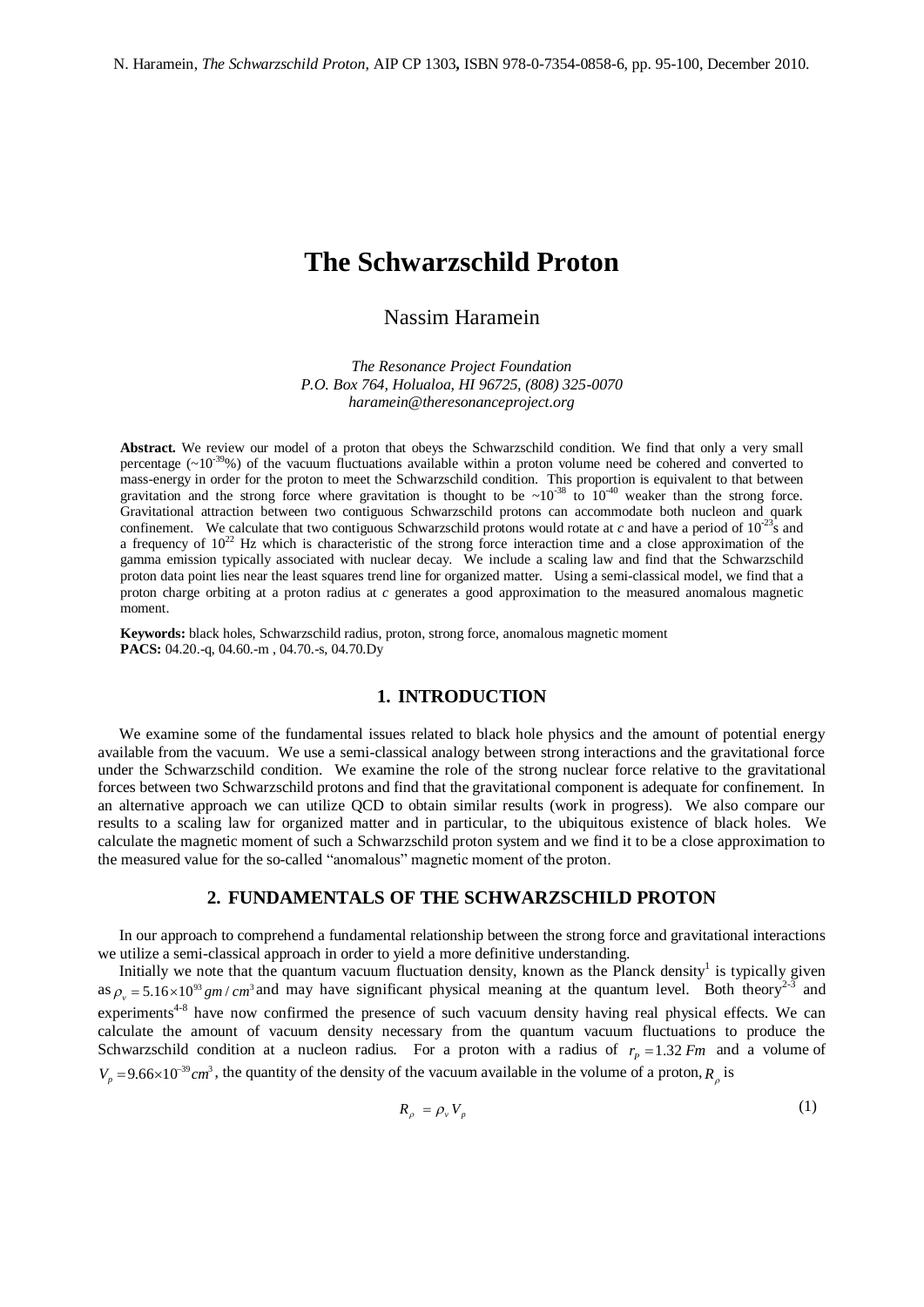then  $R_p = 4.98 \times 10^{55}$  *gm*/ *proton volume*.

One can obtain a similar result utilizing the proton volume  $V_p$  and dividing it by the Planck volume  $v_{pl}$  given by  $v_{pl} = \ell^3$ . Therefore,  $v_{pl} = 4.22 \times 10^{-99}$  cm<sup>3</sup> where  $\ell$  is the Planck length  $\ell = 1.62 \times 10^{-33}$ cm. Then, *pl p v*  $\eta = \frac{V_p}{v}$  yields the quantity 2.29 × 10<sup>60</sup> where  $\eta$  is the ratio of the proton volume to the Planck volume. Since the Planck's mass  $m_p$  is given as  $m_p = 2.18 \times 10^{-5}$  gm, then the mass density within a proton volume is

$$
R_{\rho} = m_{p} \eta \tag{2}
$$

then  $R_\rho = 4.98 \times 10^{55}$  gm/ proton volume. We note that this value is typically given as the mass of matter in the universe. This may be an indication of an ultimate entanglement of all protons through the vacuum fluctuation. We then calculate what proportion of the total vacuum density  $R_\rho$  available in a proton volume  $V_\rho$  is necessary for the nucleon to obey the Schwarzschild condition  $R_s = \frac{2G}{a^2}$ 2  $R_s = \frac{2GM}{c^2}$ . The mass *M*, needed to obey the Schwarzschild condition for a proton radius of  $r_p = 1.32$  *Fm* is

$$
M = \frac{c^2 R_s}{2G} \tag{3}
$$

where we choose the condition that  $R_e = r_p = 1.32$  *Fm* and the gravitational constant is given as  $G = 6.67 \times 10^{-8} \text{ cm}^3 / \text{ gm s}^2$ , and the velocity of light is given as  $c = 2.99 \times 10^{-10} \text{ cm} / \text{s}$ . Then *M* equals the Schwarzschild mass of  $M = 8.85 \times 10^{14}$  gm which is derived from the density of the vacuum available in a proton volume  $V_p$ .

We note that only a very small proportion of the available mass-energy density from the vacuum within  $V_p$  is required for a nucleon to obey the Schwarzschild condition. In fact, the ratio of the quantity of density of the vacuum in the volume of a proton,  $R_\rho = 4.98 \times 10^{55}$ , to the quantity sufficient for the proton to meet the Schwarzschild condition,  $M = 8.85 \times 10^{14}$  gm is

$$
\frac{M}{R_{\rho}} = 1.78 \times 10^{-41}
$$
 (4)

Therefore, only 1.78×10<sup>-39</sup> % of the mass-energy density of the vacuum is required to form a "*Schwarzschild proton."* This contribution from the vacuum may be the result of a small amount of the vacuum energy becoming coherent and polarized near and at the boundary of the "horizon" <sup>9,10</sup> of the proton due to spacetime torque and Coriolis effects as described by the Haramein-Rauscher solution.<sup>11,12</sup>

Now let us consider the gravitational force between two contiguous Schwarzschild protons. In a semi-classical approach the force between these protons is given as

$$
F = \frac{GM^2}{\left(2r_p\right)^2} \tag{5}
$$

where the distance between the protons' centers is  $2r<sub>p</sub> = 2.64$  *Fm*, yielding a force of  $7.49 \times 10^{47}$  *dynes*.

We now calculate the velocity of two Schwarzschild protons orbiting each other with their centers separated by a proton diameter. We utilize the force from Eq. 5 to calculate the associated acceleration

$$
a = \frac{F}{M} \tag{6}
$$

which yields  $a = 8.46 \times 10^{32}$  *cm* /  $s^2$ . We utilized this acceleration to derive the relativistic velocity as

$$
v = 2\sqrt{2ar_p} \tag{7}
$$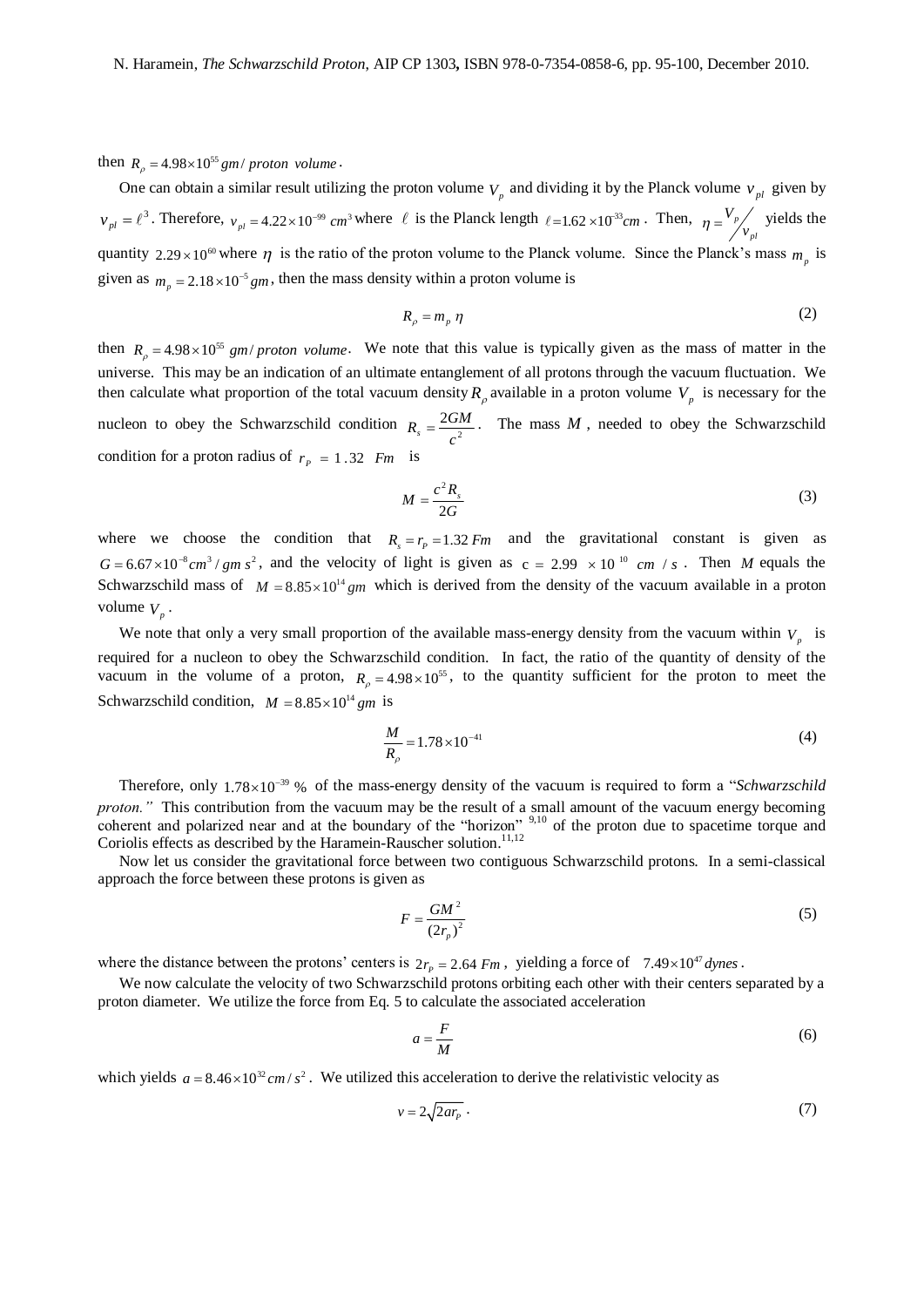Then  $v = 2.99 \times 10^{10}$  cm / s. Thus,  $v = c$ , the velocity of light. Interestingly, recent evidence has shown supermassive black holes, at galactic centers, seemingly have relativistic velocities.<sup>13</sup>

The period of rotation of such a system is then given by

$$
t = \frac{2\pi r_p}{v} \tag{8}
$$

which yields  $t = 5.55 \times 10^{-23} s$ . Interestingly, this is the characteristic interaction time of the strong force. The strong interaction manifests itself in its ability to react in a very short time. For example, for a particle which passes an atomic nucleus of about  $10^{-13}$ cm in diameter with a velocity of approximately $10^{10}$ cm/*s*, having a kinetic energy of approximately 50 MeV for a proton (and  $0.03$  MeV for an electron), the time of the strong interaction is  $10^{-23} s$ .<sup>14</sup>

Therefore, the frequency of the Schwarzschild proton system is

$$
f = \frac{1}{t} \tag{9}
$$

or  $f = 1.806 \times 10^{22}$  Hz, which is within the measured gamma ray emission frequencies of the atomic nucleus. We find this to be a remarkable result given that only semi-classical mechanics was utilized yet is still consistent with hadronic particle interactions.

Further, we calculate the centrifugal forces that may contribute to the rapid weakening of the attractive force at the horizon of such a Schwarzschild proton system. As a first order approximation we utilize a semi-classical equation that expresses the centrifugal potential between two orbiting bodies. Note that we utilize the reduced mass as typically used in nuclear physics for rotational frames of reference, calculated by

$$
m_{red} = \frac{M_1 M_2}{M_1 + M_2} \tag{10}
$$

where  $M = 8.85 \times 10^{14}$  gm, yielding, (in our case) half the total mass or  $4.45 \times 10^{14}$  gm. The expression for the centrifugal potential is

$$
V(r) = \frac{L^2}{2mr^2} = \frac{(mrc)^2}{2mr^2} = \frac{mc^2}{2} \,. \tag{11}
$$

Therefore, the centrifugal potential reduces to the kinetic energy of the system, resulting in

$$
V(r) = 1.98 \times 10^{35} ergs \tag{12}
$$

We divide by *r* to obtain the centrifugal force of  $7.49 \times 10^{47}$  *Dynes* from the centrifugal potential.

Now we calculate the Coulomb repulsion of such a system as it contributes to the total repulsive force and should be added to the centrifugal component. The repulsion of two protons just touching is given by

$$
Force = \frac{Kc \, q_1 \, q_2}{r^2} \tag{13}
$$

where  $\kappa_c = 8.988 \times 10^9$  *Nm* <sup>2</sup>C<sup>2</sup> and  $q_1 = q_2 = 1.602 \times 10^{-19}$  *Coulomb*, the charge of the proton. Then

$$
F = 33N \text{ or } 3.3 \times 10^6 \text{ dynes}
$$
\n
$$
\tag{14}
$$

We then add the Coulomb repulsion of  $3.3 \times 10^6 dy$  to the centrifugal component and find a negligible change on a value of  $\sim 10^{47}$  *dynes* of centrifugal force. From the Eq. 5, above, the gravitational attraction between two Schwarzschild protons is  $7.49 \times 10^{47}$  *dynes*. Therefore, we obtain a stable orbit for two orbiting Schwarzschild protons at a diameter apart.

It is clear from these results that the "strong force" may be accounted for by a gravitational attraction between two Schwarzschild protons. In the standard model the strong force is typically given as 38 to 39 orders of magnitude stronger than the gravitational force, however the origin of the energy necessary to produce such a force is not given. Remarkably, a Schwarzschild condition proton at a mass of  $(8.85 \times 10^{14} \text{ gm})$  is approximately 38 orders of magnitude higher than the standard proton mass  $(1.67 \times 10^{-24}$  gm), producing a gravitational effect strong enough to confine both the protons and the quarks. Our approach, therefore, offers a possible source for the binding energy as the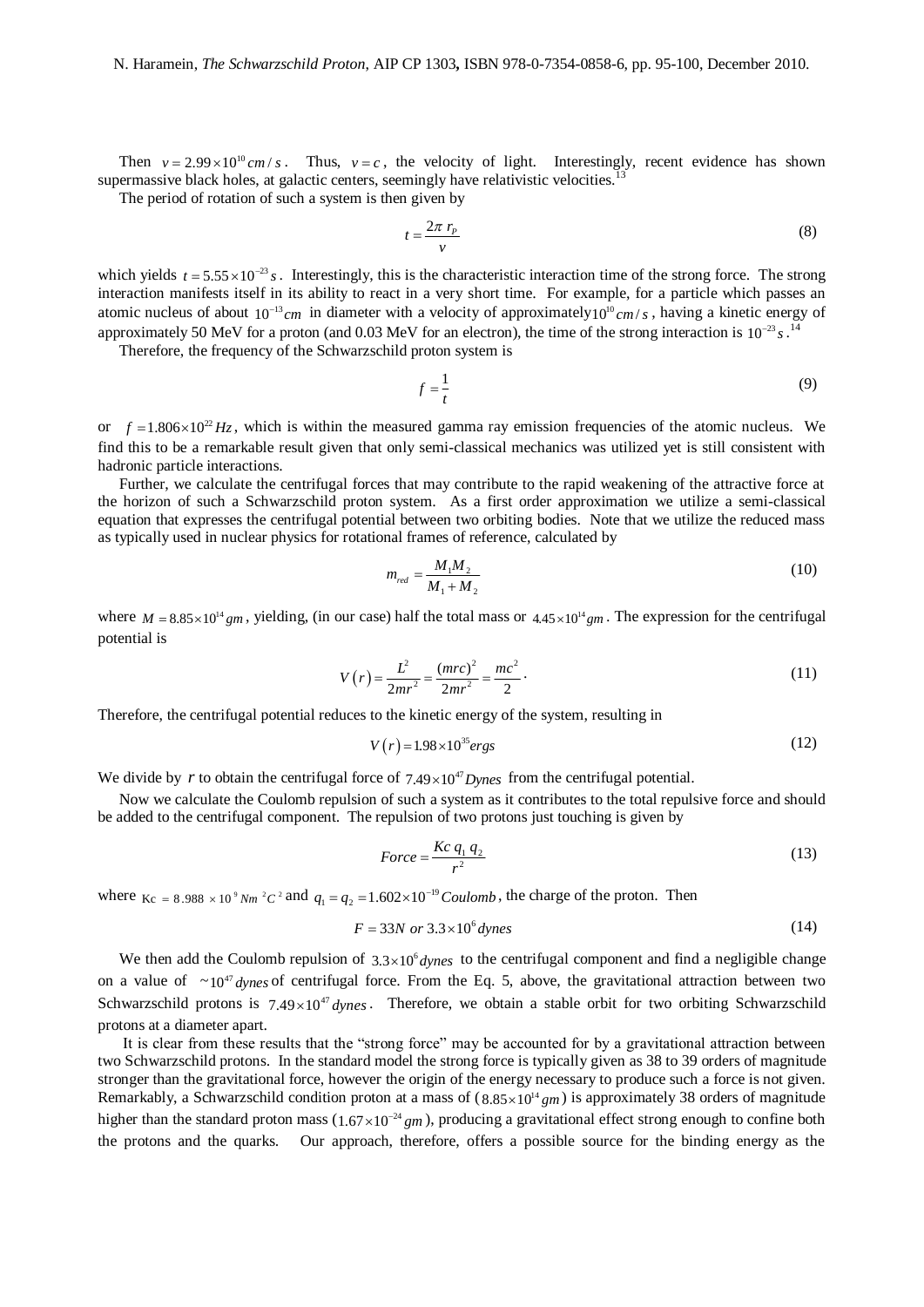spacetime curvature of a proton slightly interacting with vacuum fluctuations  $(1.78 \times 10^{-39} \%)$  thereby offering a unification from cosmological objects to atomic nuclei, while providing appropriate accounting for the origin of nuclear confinement and its interaction time.

Falla and Landsburg,<sup>15</sup> based on previous work of Bahcall and Frautschi,<sup>16</sup> calculated the minimum fundamental size and mass of a system collapsing during black hole formation. Bahcall and Frautschi utilized the strong force interaction time of  $10^{-23}$  seconds and established a minimum "hadron barrier" limit to black hole size of  $10^{-13}$ cm with a mass of  $10^{15}$ gm. Falla and Landsburg derived an alternative approach to the minimum mass problem. By utilizing Balbinot and Barletta,<sup>17</sup> (who considered a back reaction from Hawking radiation in the spacetime background bringing the evaporation process to an end) Falla and Landsburg, based on the black-hole surface gravitational acceleration, calculated a mass for a minimum black hole of  $7 \times 10^{13}$  gm. Both results fall very close to our nucleon at  $8.85 \times 10^{14}$  gm for one Fermi and may provide a mechanism for the stability of the Schwarzschild proton entity interacting with the vacuum and a possible creation process.

We further verify the viability of the Schwarzschild proton by constructing a scaling law<sup>10,18</sup> to determine if it is consistent with the mass distribution of organized matter in the universe.

#### **2.1. A Scaling Law for Organized Matter of Mass vs. Radius**

On a graph of Log Mass vs. Log Radius, (Fig. 1.) we find interestingly that most organized matter tends to cluster along a fairly narrow linear region as mass increases. The Schwarzschild proton falls nicely near the least squares trend line generated by organized matter, whereas the standard proton falls many orders of magnitude away from it.



**FIGURE 1.** A plot of Log Mass vs. Log Radius for objects from the universe to a Planck mass. The trend line is a least squares fit to the data. The graph clearly demonstrates a tendency for the data points to cluster along a linear progression. The Schwarzschild proton falls nicely on the trend line while the standard proton is far from it.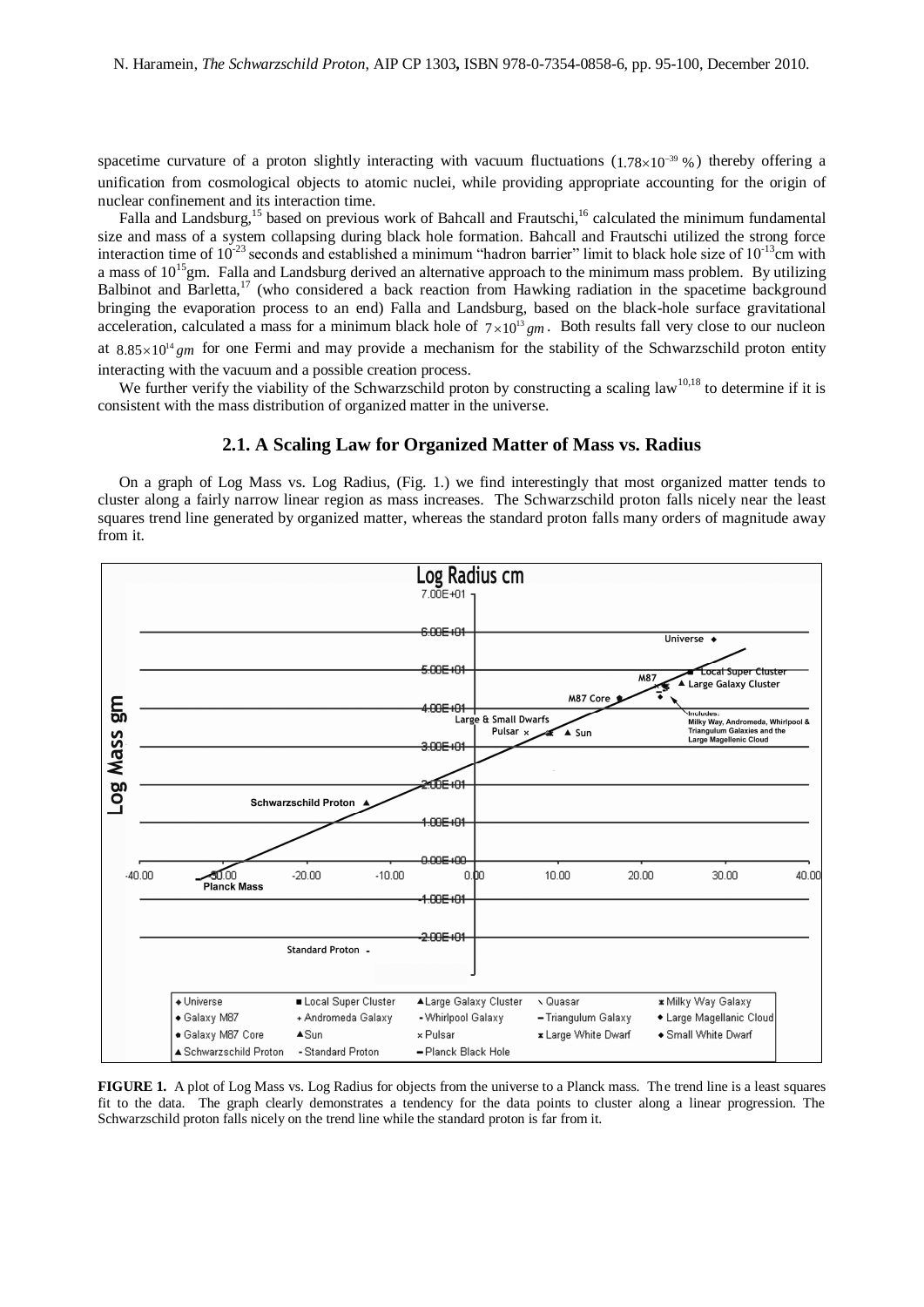|                            | <b>Mass</b>  | <b>Log Mass</b> | <b>Radius</b> | <b>Log Radius</b> |
|----------------------------|--------------|-----------------|---------------|-------------------|
| Universe                   | $1.59E + 58$ | $5.82E + 01$    | $4.40E + 28$  | 28.64             |
| <b>Local Super Cluster</b> | 1.99E+49     | $4.93E + 01$    | $7.10E + 25$  | 25.85             |
| Large Galaxy Cluster       | 1.99E+47     | $4.73E + 01$    | $6.17E + 24$  | 24.79             |
| Quasar                     | 7.96E+45     | $4.59E + 01$    | $6.17E + 21$  | 21.79             |
| Milky Way Galaxy           | 5.97E+45     | $4.58E + 01$    | $9.46E + 22$  | 22.98             |
| Galaxy M87                 | 5.37E+45     | $4.57E + 01$    | $5.68E + 22$  | 22.75             |
| Andromeda Galaxy           | $1.41E + 45$ | $4.52E + 01$    | $1.04E + 23$  | 23.02             |
| Whirlpool Galaxy           | $3.18E + 44$ | $4.45E + 01$    | $3.60E + 22$  | 22.56             |
| Triangulum Galaxy          | $1.41E + 44$ | $4.42E + 01$    | $1.04E + 22$  | 22.02             |
| Large Magellanic Cloud     | $1.19E + 43$ | $4.31E + 01$    | $1.84E + 22$  | 22.27             |
| Galaxy M87 Core            | 3.98E+42     | $4.26E + 01$    | $2.37E+17$    | 17.37             |
| Sun                        | $1.99E + 33$ | $3.33E + 01$    | $6.95E+10$    | 10.84             |
| Pulsar                     | $2.79E + 33$ | $3.34E + 01$    | $1.50E + 06$  | 6.18              |
| Large White Dwarf          | $2.65E + 33$ | $3.34E + 01$    | $1.39E + 09$  | 9.14              |
| <b>Small White Dwarf</b>   | $1.99E + 33$ | $3.33E + 01$    | $5.56E + 08$  | 8.75              |
| Schwarzschild Proton       | $8.89E+14$   | $1.49E + 01$    | 1.32E-13      | $-12.88$          |
| <b>Standard Proton</b>     | 1.67E-24     | $-2.38E + 01$   | $2.97E + 01$  | $-12.88$          |
| Planck Black Hole          | 1.00E-05     | $-5.00E + 00$   | $7.60E + 01$  | $-33.00$          |

**TABLE 1.** Mass and Radius Data for the Scaling Law

The difference in mass between the Schwarzschild proton and the ordinary proton may be the result of relativistic mass dilation. Here we calculate the rate of spin required to dilate the mass of an ordinary proton to equal the mass of the Schwarzschild proton. The relativistic relationship for mass dilation with velocity is

$$
M = m_0 \times \left(\frac{1}{\sqrt{1 - \frac{v^2}{c^2}}}\right) \tag{15}
$$

From this expression, we find that the required velocity is:

$$
v = c - \frac{m_0 c}{M}
$$
 (16)

where  $M = 8.85 \times 10^{14}$  gm, the dilated mass at velocity v,  $m_0 = 1.67262158 \times 10^{-24}$  gm is the rest mass of the proton and  $c = 2.998 \times 10^{10}$  cm / sec. Then  $v = c - 5.6640 \times 10^{-29} = -c$ . The ratio of the second term of this expression to *c* is  $1.88 \times 10^{-39}$ . Therefore, to dilate a proton mass to the Schwarzschild proton condition requires only a velocity of  $1.88 \times 10^{-39}$  less than *c*.

## **3. THE "ANOMALOUS" MAGNETIC MOMENT**

We calculate the "anomalous" magnetic moment<sup>19</sup> of the proton using a simple model where the proton is a sphere with a Compton radius of 1.321 Fermi spinning at the speed of light, *c*, with a point proton charge at its equator. The magnetic moment is given as:

$$
\mu = \frac{qv}{2} \tag{17}
$$

where q is an elementary charge of  $1.60217653 \times 10^{-19}$  Coulombs, the proton radius is  $r_p = 1.321 \times 10^{-15}$  meters and the velocity  $v = 2.998 \times 10^8$  *m/s* giving a value of the magnetic moment of such a proton of 3.17259×10<sup>-26</sup> Joules/Tesla.

The measured magnetic moment of the proton is  $1.40895 \times 10^{-26}$  *Joules / Tesla*, which is only 2.25 times smaller than our calculated value. The difference between the calculated value and the measured value may be both the